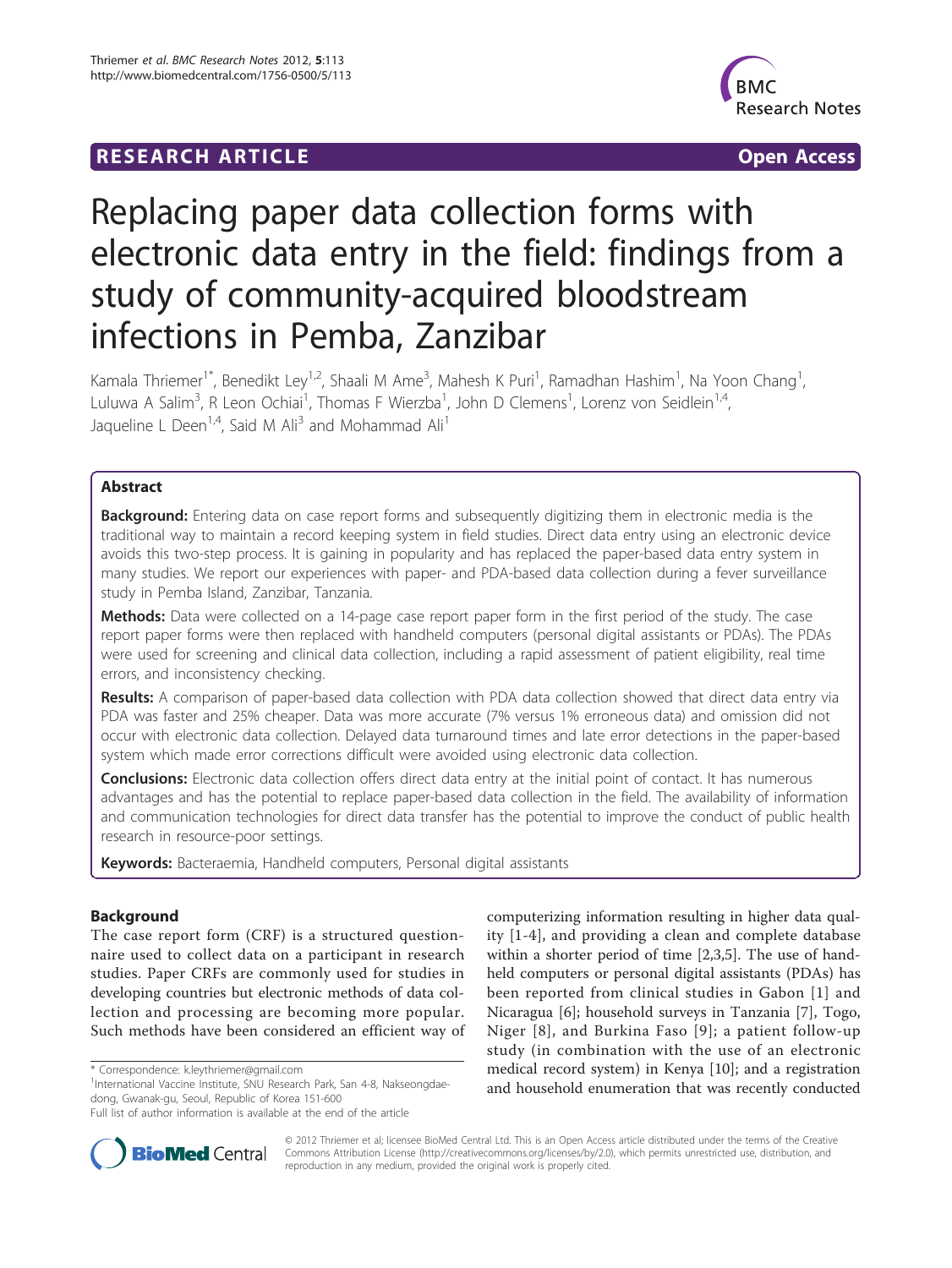during a mass vaccination campaign in Zanzibar, Tanzania [\[2](#page-6-0)].

During the initial phase of a hospital-based fever surveillance study in three district hospitals on Pemba Island, Zanzibar, Tanzania, a number of problems in data collection and entry using paper CRFs were faced. In the light of available reports on PDA use in research from several African countries, including Zanzibar [[1,2,7](#page-6-0),[8,10\]](#page-6-0), PDAs for screening, directing study patient flow, and collection of data were introduced. We report here a comparison of our experiences using paper forms versus PDAs for data collection and management. The objective was to assess the feasibility and acceptability of using electronic data capture for research in a rural and resource-poor setting in sub-Saharan Africa and compare it with paper-based data collection.

# Methods

# **Ethics**

The study was conducted according to the principles expressed in the Declaration of Helsinki. Written informed consent was obtained from each participant, or from his or her guardian, if the participant was less than 18 years of age at the time of the study. The Zanzibar Research Council Ethics Committee and the Institutional Review Board of the International Vaccine Institute in Seoul, Republic of Korea approved this project.

# Study site

The study was conducted on Pemba, one of the main islands of the Zanzibar archipelago (Tanzania) located approximately 60 kilometres off the eastern coast of mainland Tanzania (Figure 1). The district hospitals in Chake-Chake, Mkoani, and Wete were centres for participant enrolment into the study. Pemba is a mainly rural area with an approximate population of 500,000



and a total land area of 984 square kilometres [[11\]](#page-6-0). Much of its terrain is hilly, heavily vegetated, and poorly accessible mainly due to unpaved roads. The northern region of Pemba is divided into two districts, Micheweni and Wete, the southern region is divided into Mkoani and Chake-Chake districts. The administrative centre is Chake-Chake, which is located in the district of the same name.

# Study procedures

The comparison of the two data collection methods was done as part of a study that assessed the burden of community-acquired bloodstream infections in febrile patients [[12\]](#page-6-0). All patients seeking treatment at one of the three district hospitals were registered and screened for eligibility by study staff upon arrival at the outpatient department (OPD) or the inpatient ward. Inclusion criteria for outpatients were age over 2 months and a recorded temperature of  $\geq 37.5^{\circ}$ C (axillary); while inclusion criteria for inpatients were any history of fever and age above 2 months. Since registration and screening were performed prior to the decision to admit patients to the ward or to treat as outpatients, current body temperature and history of fever were recorded for all patients. The majority of participants were enrolled in the outpatient department. In the event that a patient did not initially fulfil the inclusion criteria at the time of presentation but was later admitted to the ward, he or she was enrolled into the study as an inpatient. After OPD office hours, patients that were directly admitted were recruited from the inpatient ward. Each enrolled patient was assigned a unique identification (ID) number. The directing, registration, and screening of participants according to the flow of questions appearing in the PDA is shown in Figure [2.](#page-2-0)

The surveillance was implemented using a stepwise approach, starting in Chake-Chake Hospital with paperbased CRFs in September 2008. Direct data entry using PDAs was later implemented at Chake-Chake Hospital (in March 2009), as well as at Mkoani (in May 2009) and Wete Hospitals (in August 2009), and data collection with PDAs continued at all three locations until December 2010.

#### Paper-based case report form and data entry

Data was collected using a 14-page CRF that consisted of four sections: registration, case record (clinical history, physical examination and bedside test results for malaria, glucose and haemoglobin), laboratory results, and outcome. There were a total of 74 paper-based fields to be completed, consisting of 44 multiple choice and 30 open-ended questions. Each CRF was labelled with a consecutive serial number. A unique study ID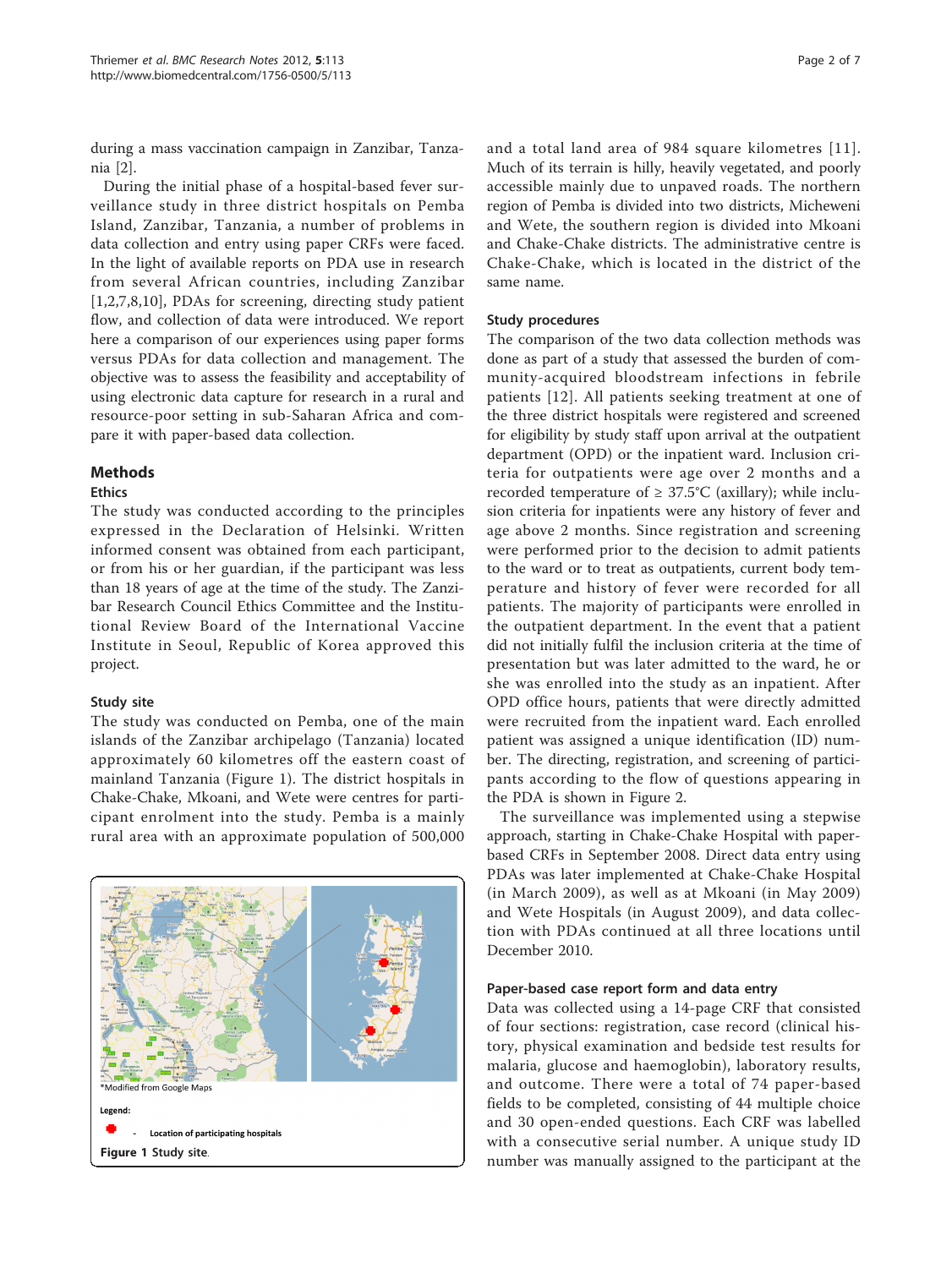

<span id="page-2-0"></span>

time of enrolment. After completion of all four sections, each form was sent to the data management team who manually checked for errors or omissions. Any detected error was referred back to the fieldworker who had completed the respective section of the CRF. This was followed by double data entry of completed forms using Microsoft Access (Microsoft, Seattle, WA, USA), which involved data entry by two different individuals. The two data sets were compared to detect keypunch errors, and any discrepancies were addressed by referring to the source document (CRF). The computerized data were validated by reviewing range and logic errors. Finally, the four sections of the CRF were linked together using the unique ID number.

# PDA-based direct data entry

A total of nine Hewlett Packard (Palo Alto, CA, USA) iPAQ 214 Enterprise Handheld personal digital assistants (PDA) with 4-inch TFT touch screen display and Microsoft Windows Mobile® 5.2 operating system were

used at the three hospitals. Each PDA has a 2200 mAh lithium ion rechargeable main battery that provides at least six hours of usage. In addition, a backup battery was provided for each operator. Each PDA unit cost approximately USD 340. The PDAs were employed at each of the hospitals five days a week from about 7 am to 4 pm, and the batteries were charged overnight.

The software was developed for the CRF direct data entry using a combination of Visual Studio.Net and Visual Basic.Net (Microsoft, Seattle, WA, USA). To upload and manage the data on a desktop computer, another data management software was developed using Microsoft FoxPro 7.0 (Microsoft, Seattle, WA, USA).

The first two sections of the paper-based CRF (registration and case record) were converted into digital versions for direct data entry. Sample screens from the PDA program are shown in Figure 3. The system offered a structured questionnaire to record each patient's information. The data entry fields were restricted to option buttons, check boxes, or fields where appropriate data could be entered. Dropdown menus, skip patterns, and fields requiring data were programmed into the system to prevent errors while navigating through the questionnaire. Once the individual's information was saved, the name and the census ID of the person was shown in the window.

The two remaining sections of the CRF (laboratory results and outcomes) were not replaced with direct data entry methods. These laboratory data were obtained at various times and in locations where PDAs could not always be made available. The paper-based laboratory results and outcome forms were later doubleentered into the database as described above.

The data entered in the PDA were collected by a roving field worker on a secure digital memory card, and uploaded into a central data management desktop computer at the end of each day and integrated into the database. The two completed PDA modules and the two

| Study NO:                                                                                                                                                                                                                                          | Patient                          | Search                                        | Study NO:                                                                                                                                                                 |                |                                       | Patient        | Search                                                                                                                                     |
|----------------------------------------------------------------------------------------------------------------------------------------------------------------------------------------------------------------------------------------------------|----------------------------------|-----------------------------------------------|---------------------------------------------------------------------------------------------------------------------------------------------------------------------------|----------------|---------------------------------------|----------------|--------------------------------------------------------------------------------------------------------------------------------------------|
| A: Patient Detail   Consent ORefuse<br>Date of Birth<br>(dd/mm/yyyy)<br>vears<br>Sex:   ∩Male ∩Female<br><b>B. Blood Drawing</b><br>Blood for culture obtained: O Yes O No<br>BC Bottle weight(q)<br>Serum blood obtained:<br>EDTA blood obtained: | If $<1$ yrs:<br>Before           | months<br>After<br>( )No<br>Yes<br>∩No<br>Yes | <b>C. Bed Side Test Result</b><br>Admission blood alucose:<br>Admission Hb(xx.x):<br>Paracheck:<br>D. Medical History<br>Referred from other inpatient facility?<br>Cough | (xxx,x)        | I∩Yes ∩No ∩DK<br>NO. of days of cough |                | Not done<br>◯Positive ( )Negative ( )Invalid ( )N.D.<br>$\bigcap$ Yes $\bigcap$ No $\bigcap$ DK<br>Breathing Difficulty ( )Yes ( )No ( )DK |
| P <sub>1</sub><br>P <sub>2</sub>                                                                                                                                                                                                                   | P <sub>3</sub><br>P <sub>4</sub> | P <sub>5</sub>                                | P <sub>1</sub>                                                                                                                                                            | P <sub>2</sub> | P <sub>3</sub>                        | P <sub>4</sub> | P <sub>5</sub>                                                                                                                             |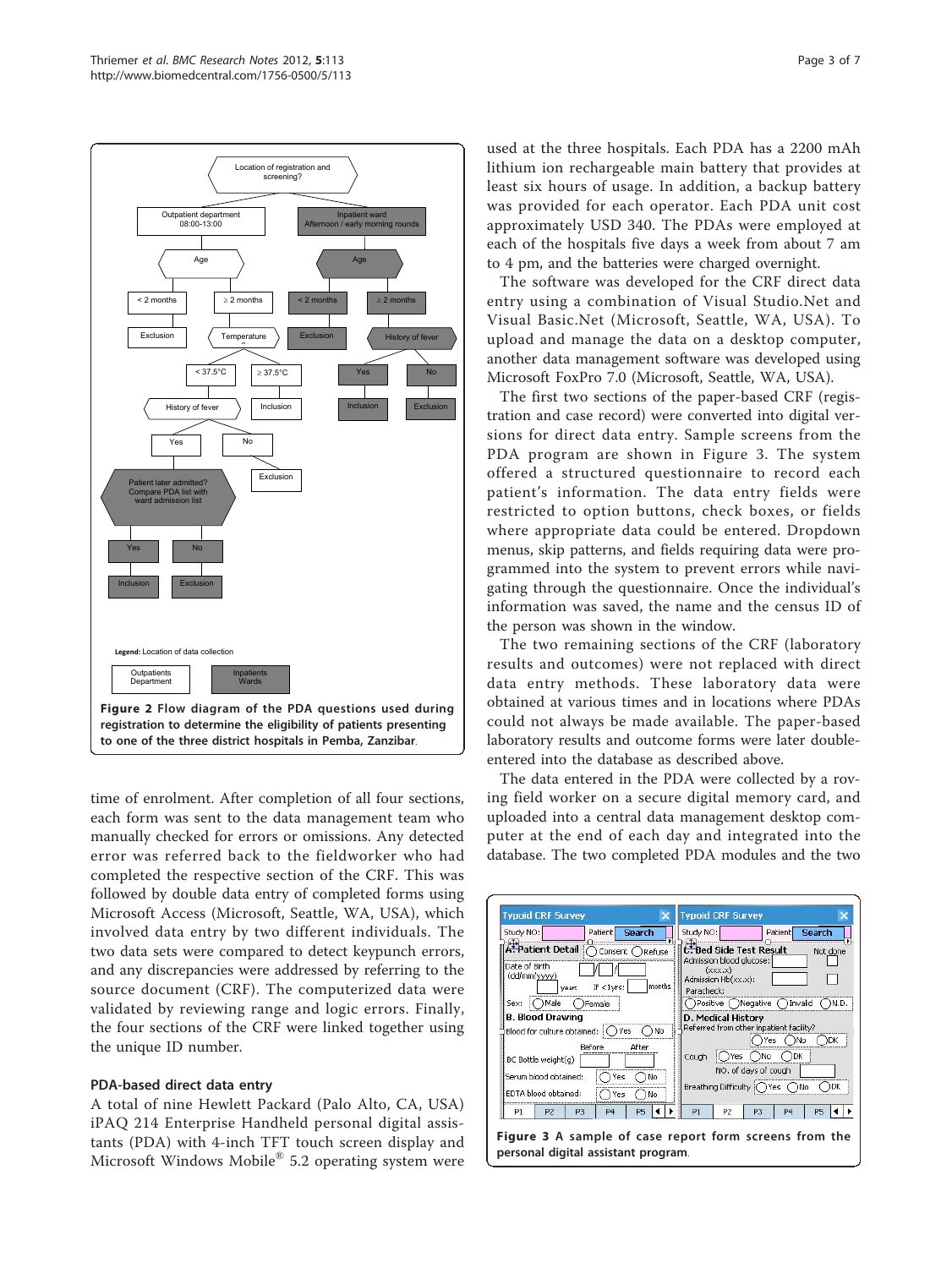paper forms from each patient were linked through the individual ID number in the data management unit. The data were processed in a relational database environment. Further checks such as data integrity and interrecord consistency, which could not be implemented in the PDA system, were completed on a central desktop computer immediately after uploading the data. Queries were sent back to the hospital or laboratory on the following day for resolution. The data entry staff used the edit module in the PDA system to correct erroneous data. The hospital staff could not change data once it had been entered and saved in the PDA.

# Data security and storage

All PDAs and computers were password-protected, and as with completed CRFs, were kept in a safe locker. All data were transferred on a regular basis from the three study hospitals to the central data management unit and uploaded into the central database. The central database was saved with scheduled back-ups.

# Comparison

Both data collection methods were compared regarding training, acceptability, data entry time in minutes per patient file using an average value of 1.4 min/page, data turnaround time in days, omission, accuracy, cost in US Dollar and knowledge transfer. User friendliness/acceptability and ease of implementation was assessed in informal interviews with staff members. Omissions were defined as missing entries. The percentage of omissions were calculated for a subset of 32 variables including age, address, history of fever, weight, temperature, heart rate, blood pressure and clinical signs and symptoms. The accuracy of data was determined by assessing the percentage of typographical errors, decimal point faults and illogical values for the variables mostly affected from this type of errors (glucose, hemoglobin, blood pressure, heart rate and weight of blood culture bottle before and after addition of blood). Accuracy was thereby defined as the absence of typographical errors, decimal point faults, and illogical values.

Cost was calculated using cost for personnel, hardware, printing and database development for paper based data collection and our electronic data collection (including the cost for the 2 parts of the CRF that remained on paper). Frequencies were compared by chisquare test.

# Results

# Problems encountered in using paper-based case report form

The main concern with using the paper forms was the time interval between data collection and data checking prior to computerization. This frequently resulted in the

detection of erroneous data at a point when it was too late to make corrections (e.g., after the patient was discharged). The main errors detected were omissions and illogical data.

The inadequate adherence to inclusion and exclusion criteria during the screening process posed an additional challenge. When using paper-based CRFs study enrolment criteria were inconsistently applied, resulting in missing eligible patients and difficulties tracking the proportion of patients missed for the study but were missed, creating a potential bias when reporting the results. These problems led to the introduction of PDAs for electronic data collection.

#### Direct data entry using PDAs

The principal challenge in the use of PDAs was the creation of customized software for this study. This task was completed by experienced data managers. This was then followed by two-day training sessions for study personnel before the pilot and full implementation of the PDAs.

#### Screening and registration

The data from all patients screened in the outpatient department (OPD) were entered into PDAs. These included age, body temperature, and history of fever. Based on the screening data, the PDA used an algorithm to determine the eligibility of the patient to be enrolled in the study, and study staff was then alerted to enroll these patients. This algorithm allowed for the different presentation scenarios as described below, and as shown schematically in Figure [2.](#page-2-0) Firstly, upon registration at the OPD between 8 am to 1 pm, patients above the age of two months and with temperatures of  $\geq 37.5^{\circ}$ C were found to be eligible and enrolled. Secondly, so as not to miss those who may have had temperatures of  $< 37.5^{\circ}$ C at the OPD but presented with a history of fever and were later admitted to hospital, study staff compared a PDA list of screened patients with the wards' admission lists in the afternoon after OPD closure. If an eligible patient had been admitted to the ward, a pop-up screen would appear to suggest enrolment. Thirdly, study staff registered and screened in the late afternoon and early morning of the following day any patient presenting directly to the ward after OPD office hours. The PDA module assigned a unique ID number to all screened patients, irrespective of patient eligibility. The ID number was used to identify each patient for study purposes and to link his or her case report with laboratory results and outcome.

All eligible patients were handed a one-page paper form at registration upon which the assigned study ID number was indicated. This paper "registration form" represented the only research-related paper document that remained with the patient during his or her entire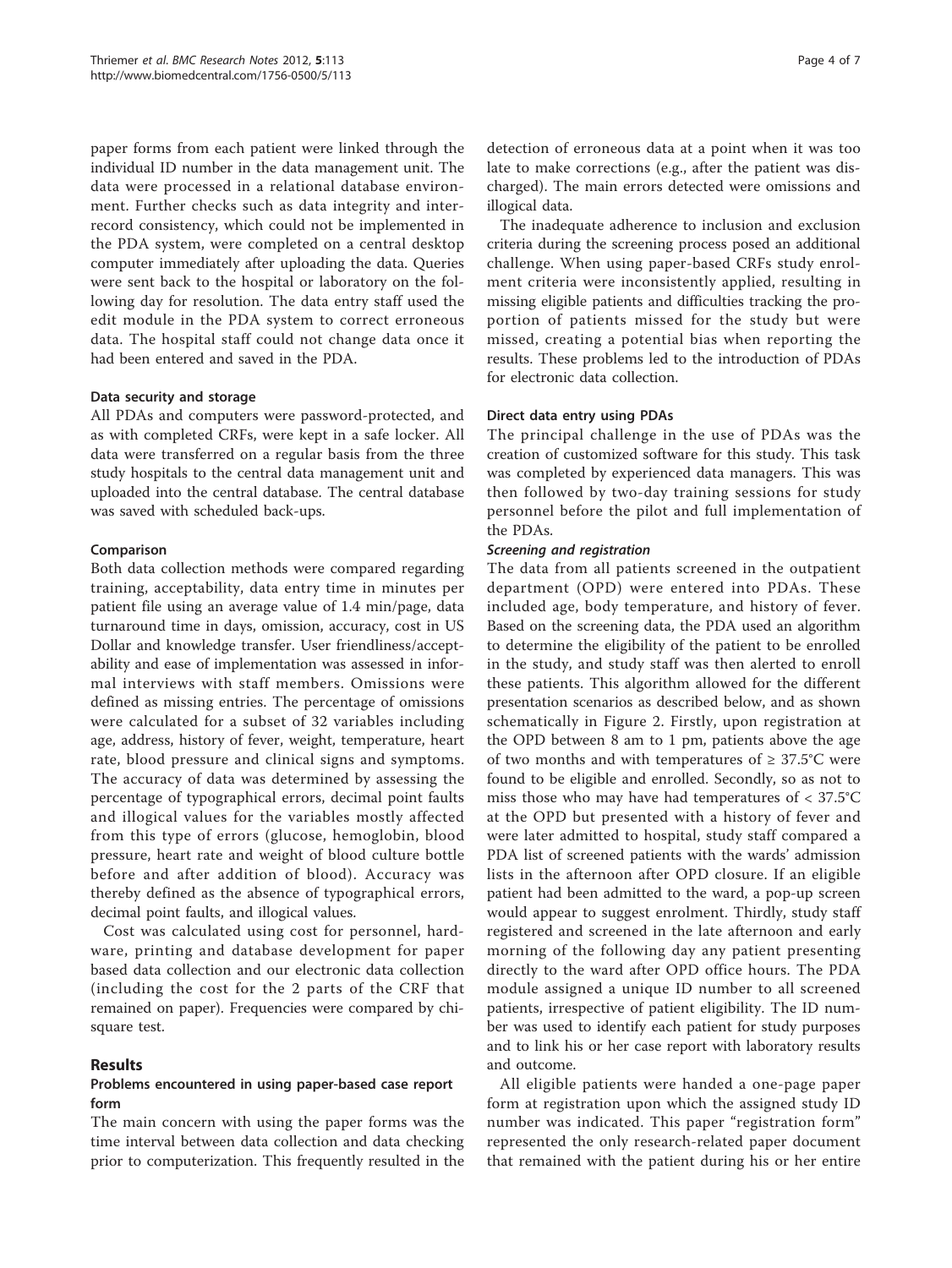hospital stay and was than returned to study staff. Apart from providing the patient's ID number to the study nurse, this paper form contained the results of the bedside tests for malaria, glucose and hemoglobin for the clinical management of the patient by the attending clinician and was also used for recording the patient's outcome.

# Enrolment

Eligible patients were enrolled by a study nurse using a second PDA. The study nurse entered the patient's ID number from the paper "registration form" to bring up the case record module. The PDA-based questionnaire was displayed on several pages. The system would allow continuation to the next page only if all questions had been answered to avoid data omission. Queries that logically depend on a primary question would only pop-up if the answer to the primary questions was positive (e.g., primary question: "Do you have diarrhoea?" If answered with a "Yes", the next question would be "How many days?" If answered with a "No", the module would jump to the next group of related questions). The software included skip patterns so that queries would pop-up only if the participant was of the relevant age or gender. Real-time error checks were included to make sure that illogical data could not be entered. Once the case record form was completed, the file was saved automatically.

Laboratory results continued to be recorded on paper and later double-entered into the database. Similarly, information regarding the patient's outcome (discharged, improved, transferred/referred out, absconded, or died) was recorded on the "registration form" that accompanied the patient during his or her hospital stay. This form was kept on paper since it remained with the patient during his or her hospital stay. This form was returned to study staff upon discharge.

#### Comparison of the two data collection methods

A total of 180 patients were enrolled using paper-based data collection, and 2,209 patients were registered and enrolled using PDAs. The use of paper CRFs was compared with direct data entry using PDAs in regards to implementation, outcome, and costs (Table [1\)](#page-5-0)... Most of the staff members had no prior experience in the use of computers and had to familiarise themselves with the device. The duration of the required training on the use of PDAs was initially longer than for paper, but no retraining was required compared with paper forms (Table [1\)](#page-5-0).

We found that data collection using PDAs was more accurate and complete than paper-based data collection. The rate of omitted information among 32 variables collected in the hospital was 6% (342/5760; 95%CI: 5.4 to 6.6) for the paper based-data collection compared to none in the electronic data collection ( $p < 0.05$ ). Mistakes such as typographical errors, decimal point faults or illogical values for the variables glucose, hemoglobin, blood pressure, heart rate and culture bottle weight before and after incubation of blood were reduced from 7% (65/900; 95%CI: 5.7 to 9.1) in the paper-based questionnaires to 1% (95/11,045; 95%CI: 0.7 to 1.0) in the electronic data collection ( $p < 0.05$ ) respectively (Table [2](#page-5-0)).

For a 19-month study period, a total expenditure of USD 23,500 was calculated for the paper-based data collection and entry, compared with USD 17,710 for the PDA-based system (Table [1](#page-5-0)). In addition, PDAs can be re-used in a subsequent study.

# **Discussion**

Electronic data collection in this rural setting in sub-Saharan Africa using handheld devices was found to be superior to that of a paper-based system in regards to accuracy and completeness of data. Although the capital costs for the initial setup of the PDA-based data entry was higher than that for the paper-based data entry method, this was offset by the lower number of data entry clerks, computers, and printing required. This resulted in savings of approximately 25% of the cost needed for a paper-based data collection. Furthermore, PDAs can be re-used in subsequent projects, further reducing the costs for data collection. Using electronic devices for registration and screening of patients prompted study staff to include eligible participants into the study. The electronic system facilitated the tracking of eligible patients. Finally, the PDAs proved to be popular with the field staff. After an initial training period, none of the users was interested in returning to paperbased data entry.

As described earlier by Ali et al. [\[2](#page-6-0)], acceptability of PDA use was high among staff not familiar with computers or PDAs. With increasing use of mobile phones and other similar technologies, operating PDAs, downloading data, and recharging batteries are becoming increasingly familiar concepts. Training on PDA usage did not require substantially more time than training on paperbased data collection. However, creating the software and installing the software at the beginning of the study requires a skilled data manager. While these data management skills are not universally available the skills to manipulate devices such as PDAs are highly marketable and are spreading rapidly.

Similar experiences in regards to completeness of data and turn-around time of available data have been described previously [[7\]](#page-6-0) from household surveys and other studies [[2\]](#page-6-0). Discrepancies between paper-based entry and electronic data entry have been quantified by Missouni et al. [[1\]](#page-6-0), and were found to be only 1.7% in a clinical study in Gabon. However, data collectors in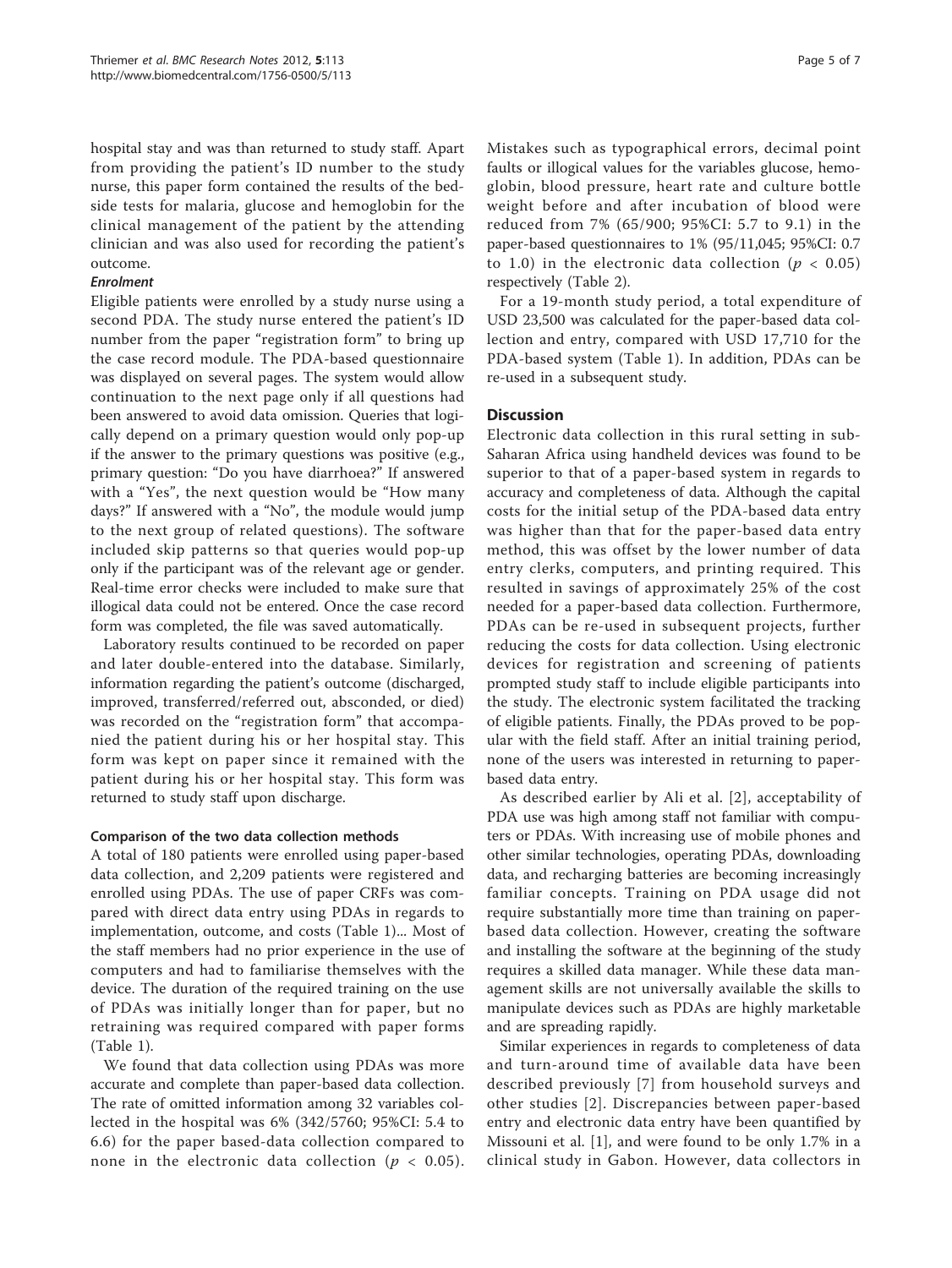|                                                       | Paper forms                                                                                                                                                                                                                                                                                                                                                           | Direct data entry using personal digital assistants                                                                                                                                                                                                                                                                                                                                                                                                   |  |  |
|-------------------------------------------------------|-----------------------------------------------------------------------------------------------------------------------------------------------------------------------------------------------------------------------------------------------------------------------------------------------------------------------------------------------------------------------|-------------------------------------------------------------------------------------------------------------------------------------------------------------------------------------------------------------------------------------------------------------------------------------------------------------------------------------------------------------------------------------------------------------------------------------------------------|--|--|
| <b>Training</b>                                       | Training on error correction, what type of pen to use,<br>etc.<br>according to GCP (takes approx. 1 day with frequent<br>retraining).                                                                                                                                                                                                                                 | Training on use of software and hardware (takes approx. 2<br>days; no retraining needed).                                                                                                                                                                                                                                                                                                                                                             |  |  |
| User friendliness/<br>implementation                  | A known method for most staff, and therefore, high<br>acceptability and ease of acceptability and easy implementation.                                                                                                                                                                                                                                                | Unknown method for staff; high acceptability after training<br>and initial usage; initial implementation requires supervision.                                                                                                                                                                                                                                                                                                                        |  |  |
| (Remaining) Data entry<br>time<br>(paper-> database)* | Double data entry (14 pages): 10 minutes per patient                                                                                                                                                                                                                                                                                                                  | Double data entry (7 pages): 5 minutes per patient                                                                                                                                                                                                                                                                                                                                                                                                    |  |  |
| Data turnaround time                                  | 5-7 days                                                                                                                                                                                                                                                                                                                                                              | Less than 24 hours**                                                                                                                                                                                                                                                                                                                                                                                                                                  |  |  |
| Data omissions                                        | Dependent on degree of education and training; high<br>omission (6%) seen in staff not experienced with<br>research.                                                                                                                                                                                                                                                  | None since data can't be saved if not all of the questions are<br>answered.**                                                                                                                                                                                                                                                                                                                                                                         |  |  |
| Data accuracy                                         | Dependent on degree of education and training; low<br>accuracy seen in staff not experienced with research<br>(7% non accurate data).                                                                                                                                                                                                                                 | High accuracy due to real-time error and consistency checks<br>(1% non accurate data).**                                                                                                                                                                                                                                                                                                                                                              |  |  |
| Costs                                                 | a) personnel:<br>2 data entry staff (19 months): USD 5,700<br>b) hardware:<br>2 computers (5,000 USD), 1 printer (1,000 USD), filing<br>cabinets (10 $\times$ 350 USD), additional space (500 USD):<br>USD 10.000<br>c) Paper forms:<br>printing CRFs (14 pages $\times$ 2,500): USD 2,800<br>$d)$ IT:<br>database development: USD 5,000<br><b>TOTAL: USD 23,500</b> | a) personnel:<br>1 data entry staff (19 months): USD 2,800<br>b) hardware:<br>9 PDAs (each 340 USD), 1 central computer (2,500 USD), 1<br>printer (1,000 USD), filing cabinets for the remaining paper<br>forms (5 × 350): USD 1,750: USD 8,310<br>c) Remaining Paper forms:<br>printing lab forms (7pages $\times$ 2,500) and outcome forms(1<br>page × 2,500): USD 1,600<br>$d)$ IT:<br>database development USD 5,000:<br><b>TOTAL: USD 17.710</b> |  |  |
| Transferability to next<br>project                    | Knowledge can be transferred to the next project.<br>Hardware can be recycled for the next study.                                                                                                                                                                                                                                                                     | Knowledge can be transferred to the next project.<br>PDAs and other hardware can be recycled for the next study.                                                                                                                                                                                                                                                                                                                                      |  |  |

<span id="page-5-0"></span>Table 1 A comparison of paper case report forms with direct data entry using personal digital assistants

\*using an average value of 1,4 min/page as used for staff requirement planning. \*\*excluding the part that remained on paper instead of excluding data turnaround time for the parts that remained on paper

these studies were well-qualified clinicians, in contrast to this study setting where data were collected by study nurses without any prior research experience. Our experience showed that, especially for study staff with limited or no prior experience with data collection for research studies, electronic data entry enhances accuracy.

The main challenge encountered was difficulty in linking the electronic data with the paper-based laboratory data. Typographical errors occurred when the study ID was recorded from the PDA used for screening and registration on the one-page paper form, and recorded back on the second PDA for enrolment and on the laboratory forms. The linking problem could only be resolved by excluding those unlinked data from the analyses. In the future, this could be avoided by using barcodes.

# Conclusions

Other challenges must be taken into account in future studies. For example, a portable database in each PDA would allow staff to identify returning patients who have been previously enrolled. This has already shown to be successful in other studies [\[2\]](#page-6-0). Future use of barcodes or smart phones that are connected via a network to a main server will further enhance accuracy and speed of

| Table 2 Omissions and accuracy for paper-based versus PDA based data collection |  |  |  |
|---------------------------------------------------------------------------------|--|--|--|
|---------------------------------------------------------------------------------|--|--|--|

|                     | Paper                          |                      |                            | <b>PDA</b>                     |                      |                            |      |
|---------------------|--------------------------------|----------------------|----------------------------|--------------------------------|----------------------|----------------------------|------|
|                     | Number of variables<br>checked | Number of<br>records | Number (%) of<br>omissions | Number of variables<br>checked | Number of<br>records | Number (%) of<br>omissions |      |
| <b>Omissions</b> 32 |                                | 180                  | 342 (6%)                   |                                | 2209                 | $0(0\%)$                   | 0.05 |
| Accuracy            |                                | 180                  | 65 (7%)                    |                                | 2209                 | 95 (1%)                    | 0.05 |